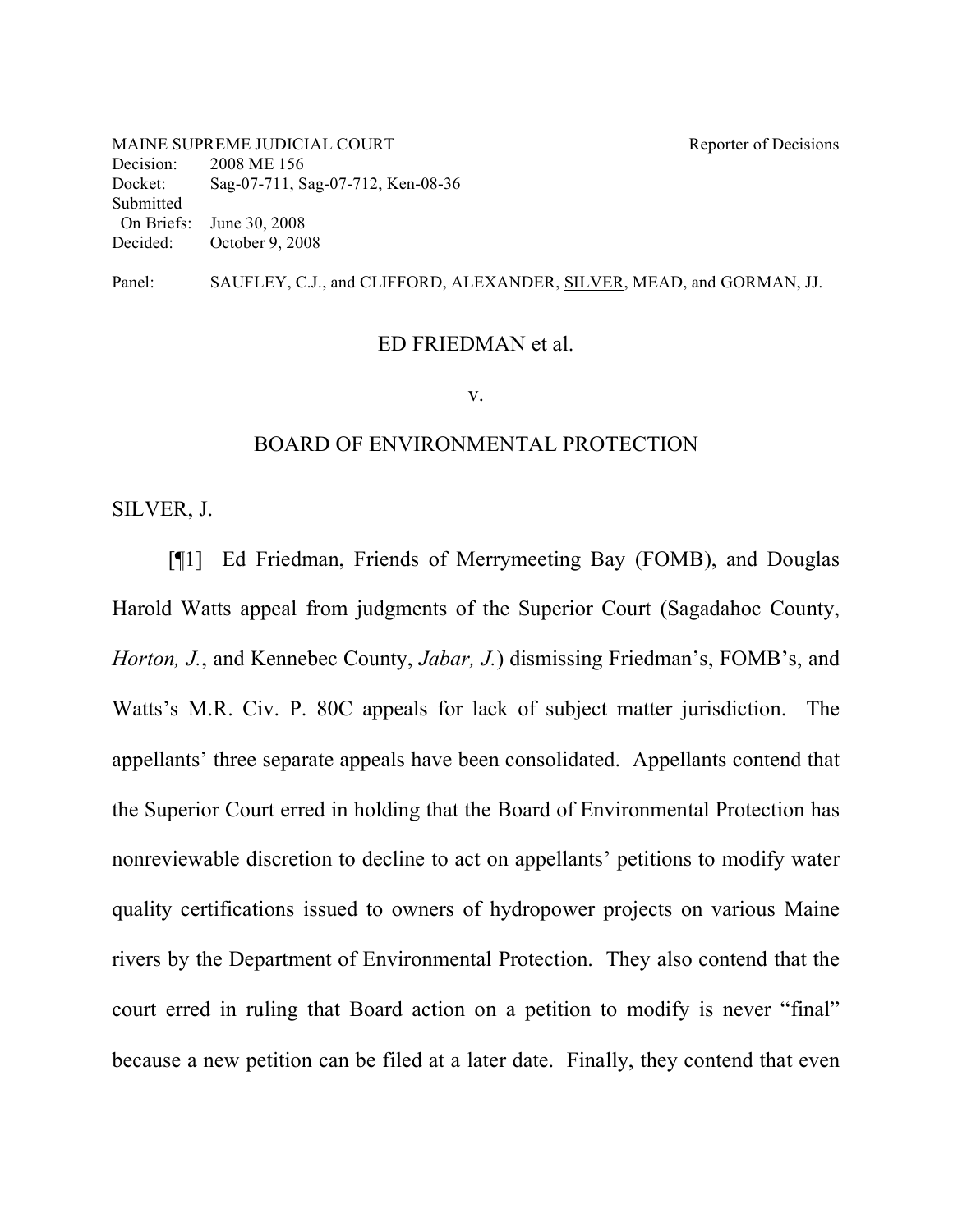if the Board's dismissals of the petitions are not final actions, the Rule 80C actions should not have been dismissed because the "no adequate remedy" exception applies.<sup>1</sup> We affirm, but on different grounds from those relied on by the Superior Court.

### I. CASE HISTORY

[¶2] Watts submitted a petition to the Board of Environmental Protection to modify the water quality certifications issued for a number of dams on the Kennebec River to provide immediate, safe, downstream passage for various species of fish. On the same day, FOMB filed a similar petition, requesting that the Board modify Maine hydropower permits and water quality certifications for the same dams to provide for immediate, safe, upstream and downstream passage for the same fish species, and also that it modify the dam permits to comply with 38 M.R.S. § 464(10) (2007). Section 464(10) requires existing dams to implement reasonable changes that do not significantly affect existing energy generation and that would result in improvements in habitat and aquatic life. Friedman filed a petition with the Board to modify water quality certifications for a number of dams on the Androscoggin and Little Androscoggin Rivers. Friedman's petition raised

 $1$  Because we conclude that the Board's denial of Friedman's petition constituted final agency action, we do not consider whether the "no adequate remedy" exception applies.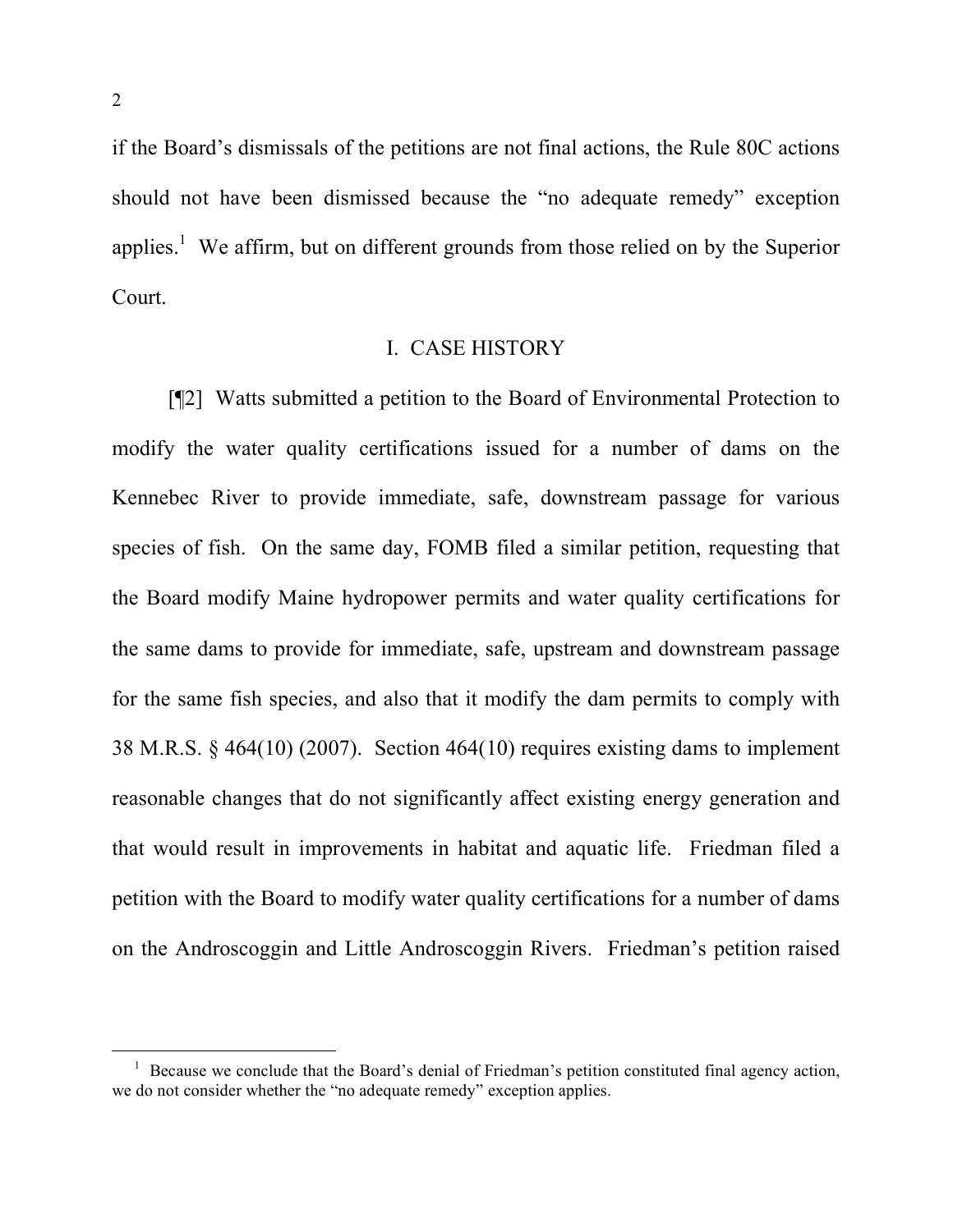the same issues and was based on substantially the same factual basis as those of Watts and FOMB.

[¶3] The Board determined, after holding a public hearing, that it would take no action to modify the certificates at issue under Watts's and FOMB's petitions. The Board, without holding a public hearing, dismissed Friedman's petition and declined to modify the water quality certifications for the dams at issue under his petition.

[¶4] Friedman filed a timely appeal pursuant to M.R. Civ. P. 80C in Superior Court seeking review of the Board's final action. He argued that the Board abused its discretion and requested that the court issue an order for safe and effective eel passage at the dams in question, pursuant to state water quality standards, which, he claimed, were being violated by the Board's current water quality certifications. Friedman requested, in the alternative, an order requiring the Board to hold an adjudicatory hearing on the matter.

[¶5] FOMB filed a similar appeal in Superior Court. FOMB argued, among other things, that the modification of the dams' water quality certifications was required pursuant to 38 M.R.S.  $\S$  341-D(3)(E) (2007) and that, as the licenses stood, they violated 38 M.R.S. § 341-D(3)(F) (2007). FOMB argued that the Board's decision was arbitrary, capricious, and characterized by abuse of discretion. FOMB also claimed that the Board's decision was affected by errors of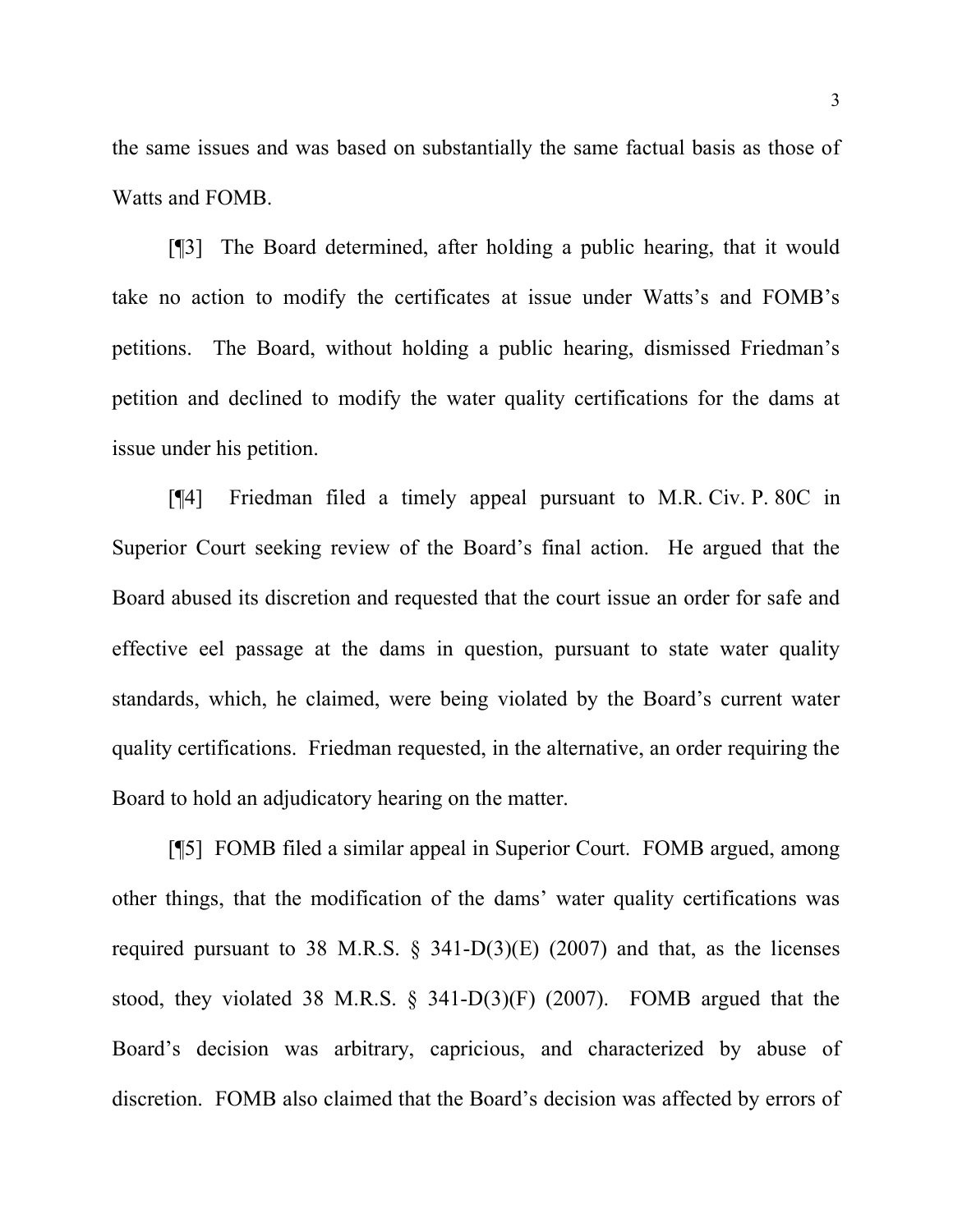law. FOMB requested, in essence, that the court reverse the Board's decision, order FOMB's petition to be granted, and direct the Board to modify the water quality certifications so as to provide immediate, safe, and effective upstream and downstream passage for eels and fish.

[¶6] Watts also filed an 80C petition for review of final agency action with the Superior Court. Like FOMB, Watts argued that the Board's dismissal of his petition was unsupported by substantial evidence in the record, and was arbitrary, capricious, and characterized by abuse of discretion. He also argued that the Board's decision was affected by errors of law. In essence, Watts requested that the court reverse the Board's decision to dismiss his petition, order the petition to be granted, direct the Board to conduct a public hearing on it, and remand the petition to the Board for a decision that would correct the errors of law made by the Board.

[¶7] The Superior Court (Sagadahoc County, *Horton, J.*) dismissed Friedman's and FOMB's appeals. As to Friedman's appeal, the court dismissed it for lack of subject matter jurisdiction, "namely the absence of reviewable final agency action for purposes of the Maine Administrative Procedure Act." The court noted that the Board's dismissal of Friedman's petition was not final agency action because Friedman could gather the necessary evidence for a successful petition and petition the Board again. The court also found that the Board's order was not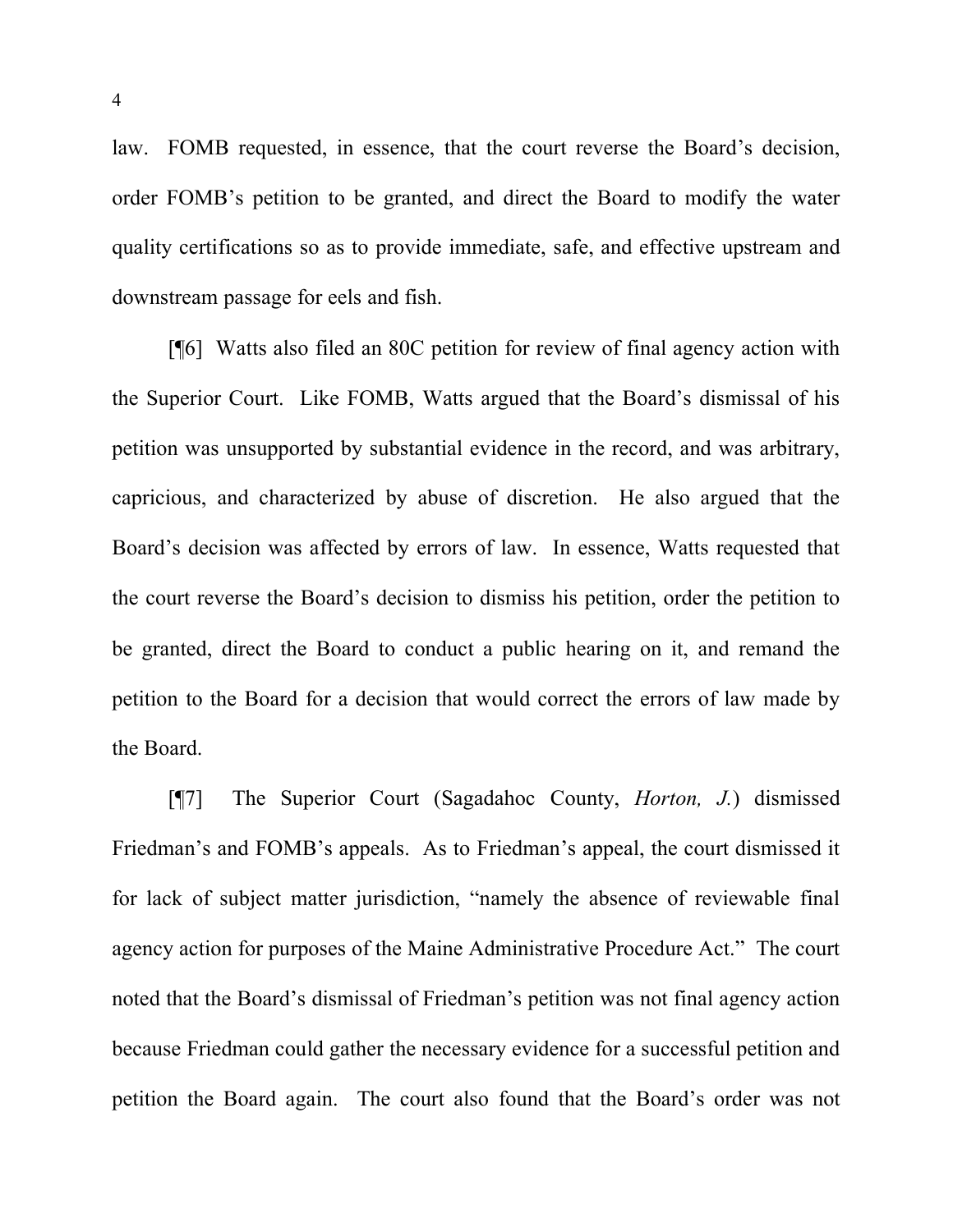subject to judicial review because it reflected a decision committed to the sole discretion of the Department of Environmental Protection. The court concluded that 38 M.R.S. § 341-D(3) (2007) provides no meaningful standards, and that the statute's language suggests that even if the Board makes findings that allow for modification of a certificate, it is not compelled to act. In its decision on FOMB's appeal, the court adopted the reasoning found in the court's decision in Friedman's case. The Superior Court (Kennebec County, *Jabar, J.*) subsequently dismissed Watts's appeal.

[¶8] Friedman, FOMB, and Watts appealed to us, and the appeals were consolidated.

#### II. DISCUSSION

[¶9] We review a court's interpretation of a statute de novo as a question of law. *State v. Thongsavanh*, 2007 ME 20, ¶ 27, 915 A.2d 421, 427. When a statute is not ambiguous, we will interpret the statute without applying rules of construction or examining legislative history or agency interpretation. *McGee v. Sec'y of State*, 2006 ME 50, ¶ 18, 896 A.2d 933, 939-40; *Ashe v. Enter. Rent-A-Car*, 2003 ME 147, ¶ 7, 838 A.2d 1157, 1159; *Cobb v. Bd. of Counseling Prof'ls Licensure*, 2006 ME 48, ¶ 13, 896 A.2d 271, 275. We construe statutes to avoid absurd or illogical results. *Dombkowski v. Ferland*, 2006 ME 24, ¶ 22, 893 A.2d 599, 604.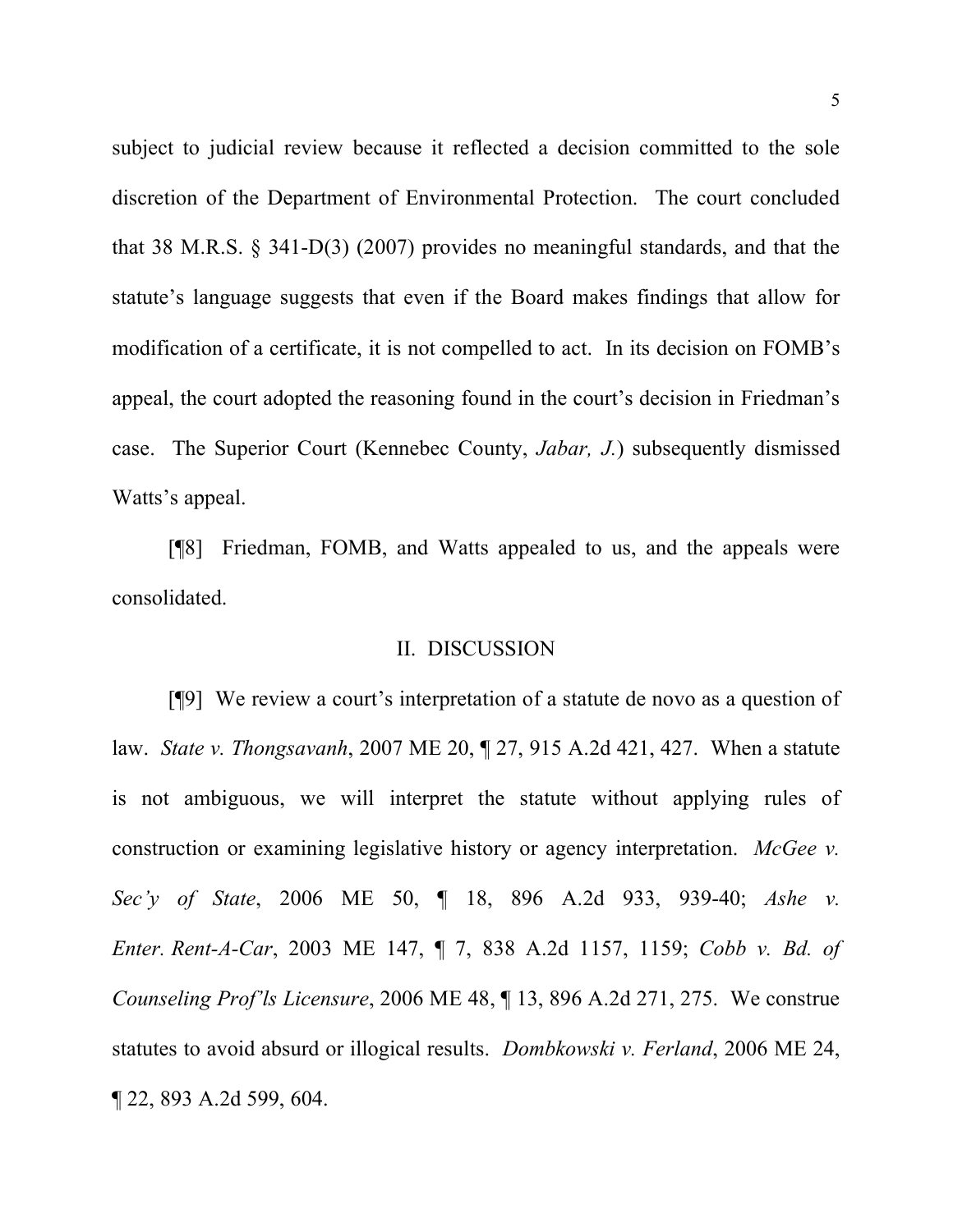A. Final Agency Action

[¶10] Title 5 M.R.S. § 11001 (2007) provides:

**1. Agency action.** Except where a statute provides for direct review or review of a pro forma judicial decree by the Supreme Judicial Court or where judicial review is specifically precluded or the issues therein limited by statute, any person who is aggrieved by final agency action shall be entitled to judicial review thereof in the Superior Court in the manner provided by this subchapter. Preliminary, procedural, intermediate or other nonfinal agency action shall be independently reviewable only if review of the final agency action would not provide an adequate remedy.

**2. Failure or refusal of agency to act.** Any person aggrieved by the failure or refusal of an agency to act shall be entitled to judicial review thereof in the Superior Court. The relief available in the Superior Court shall include an order requiring the agency to make a decision within a time certain.

Title 5 M.R.S. § 8002(4) (2007) also provides: "'Final agency action' means a decision by an agency which affects the legal rights, duties or privileges of specific persons, which is dispositive of all issues, legal and factual, and for which no further recourse, appeal or review is provided within the agency."

[¶11] Section 11001 unambiguously provides that Friedman has a right to judicial review of final agency action. Section 8002(4) is also unambiguous and its application to the instant matter reveals that the Board's action was final agency action. Friedman's right to petition the Board was affected by the Board's denial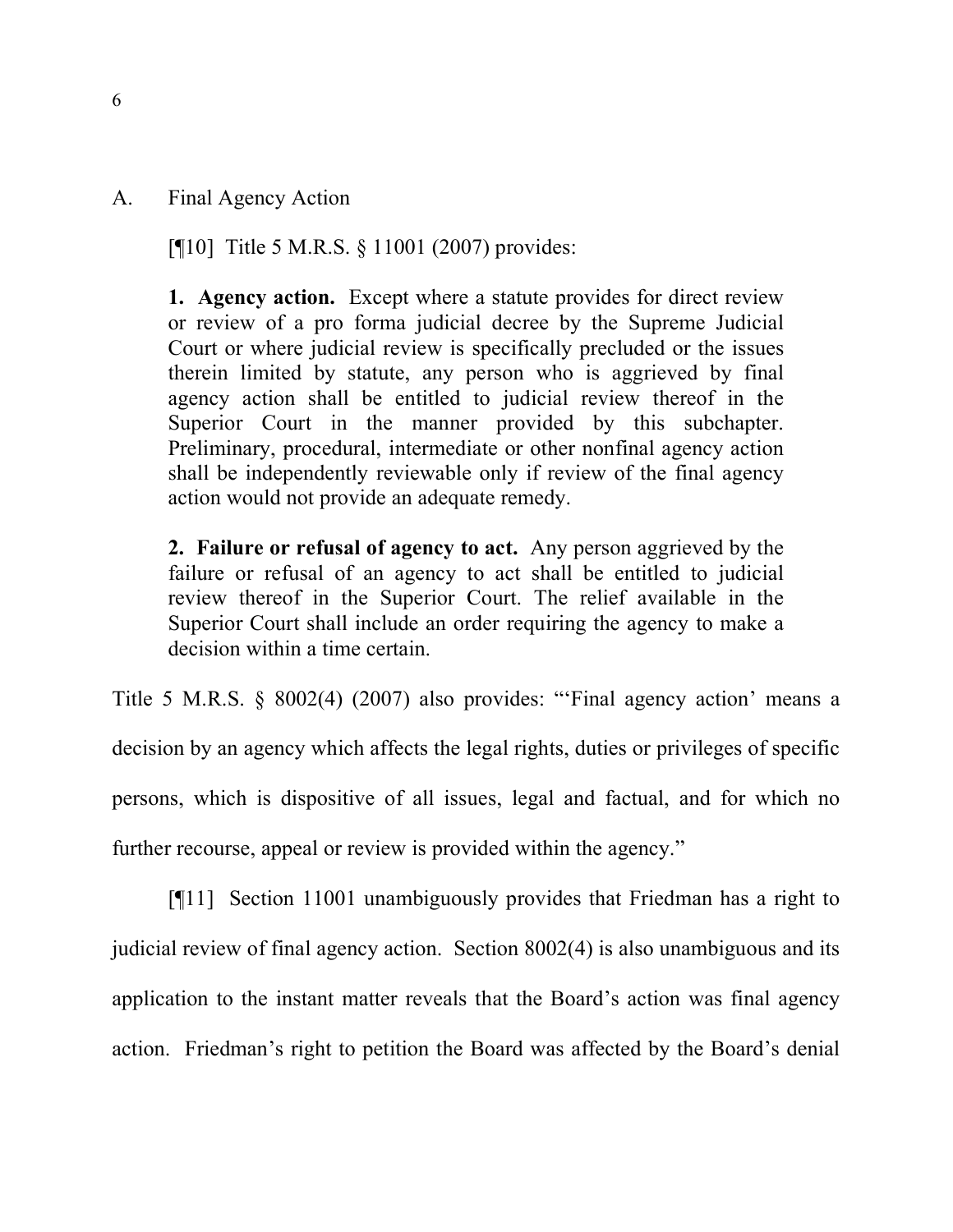of his petition, the denial was dispositive as to all relevant legal and factual issues, and Friedman had no other recourse, appeal, or review provided within the agency.

[¶12] For these reasons, the Board's denial of Friedman's petition was final agency action, Friedman's appeal to us is not interlocutory, and we therefore proceed to consider the merits of his appeal.

B. Agency Discretion

[ $[13]$ ] Title 38 M.R.S. § 341-D(3) provides that "the [B]oard may modify in whole or in part any license, or may issue an order prescribing necessary corrective action, or may act in accordance with the Maine Administrative Procedure Act to revoke or suspend a license, whenever the [B]oard finds that" any of seven listed standards have been met.<sup>2</sup>

[ $[14]$ ] Title 1 M.R.S. § 71(9-A) (2007) provides that the use of the word "shall" in a statute indicates a "mandatory duty, action or requirement," and the word "may" indicates "authorization or permission to act."

<sup>&</sup>lt;sup>2</sup> The seven standards are as follows: (1) the licensee has violated any condition of the license; (2) the licensee has obtained a license by misrepresenting or failing to disclose fully all relevant facts; (3) the licensed activity poses a threat to human health or the environment; (4) the license fails to include any standard or limitation legally required on the date of issuance; (5) there has been a change in any condition or circumstance that requires revocation, suspension or a temporary or permanent modification of the terms of the license; (6) the licensee has violated any law administered by the Department; or (7) the license fails to include any standard or limitation required pursuant to the federal Clean Air Act Amendments of 1990.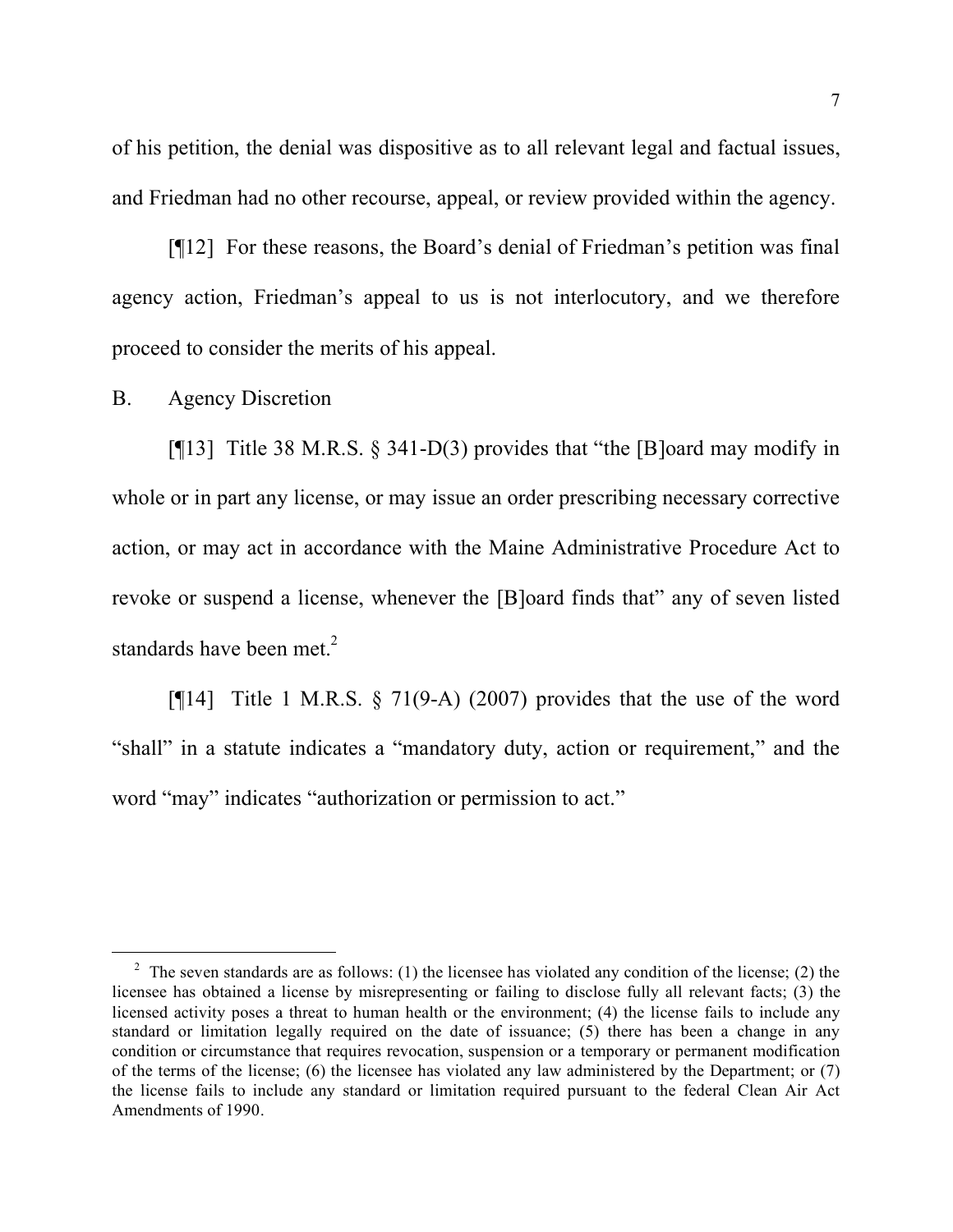[¶15] The relevant regulation, 2 C.M.R. 06 096 002-12 § 27 (2007), provides:

Any person . . . may petition the Board to revoke, modify or suspend a license...

. . . [N]o later than 30 days following the filing of the petition to revoke, modify or suspend . . . the Board shall dismiss the petition or schedule a hearing on the petition. . . .

After a hearing, the Board may modify in whole or in part any license, issue an order prescribing necessary corrective action, or refer a license to District Court for revocation or suspension when the Board finds that [any of the seven standards listed in 38 M.R.S. § 341-  $D(3)$  are met.]

[¶16] Once a license, water quality certificate, or other order has been issued by the Board, the statutes and regulation unambiguously provide that the Board has the authority to modify the certificate, but it is not required to do so. The decision to grant or deny a petition for modification lies in the agency's sole discretion. *See Dumont v. Speers*, 245 A.2d 151, 153-55 (Me. 1968). In this case, the Legislature has given the board the sole discretion to determine whether to modify any license pursuant to section 341-D(3).

The entry is:

Judgments affirmed.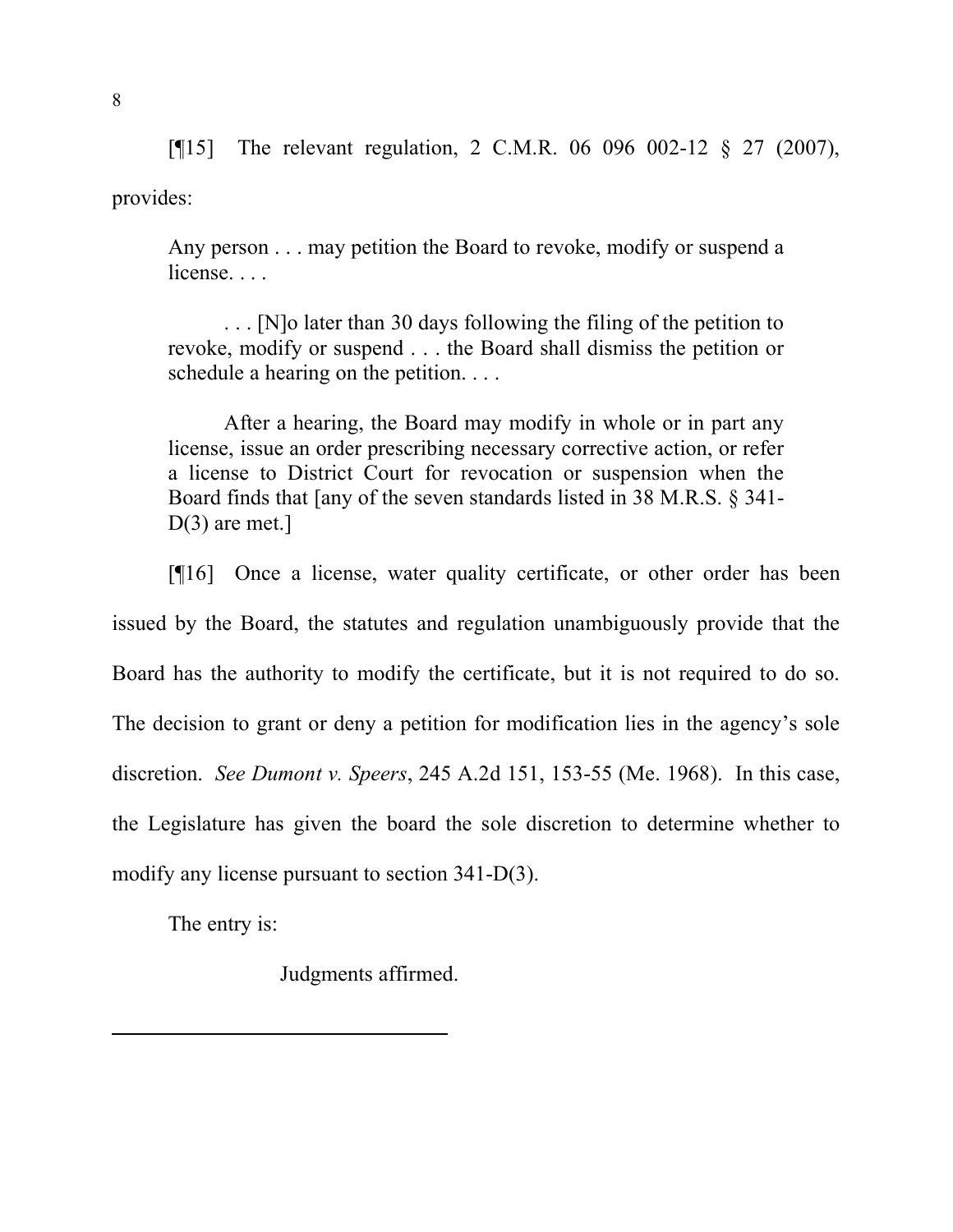## **Attorneys for Ed Friedman and Friends of Merrymeeting Bay:**

David A. Nicholas, Esq. 20 Whitney Road Newton, Massachusetts 02460

Bruce M. Merrill, Esq. 225 Commercial Street Suite 501 Portland, Maine 04101

#### **Douglas H. Watts, pro se:**

Douglas H. Watts 131 Cony Street Augusta, Maine 04330

### **Attorneys for the Maine Board of Environmental Protection:**

G. Steven Rowe, Attorney General Janet M. McClintock, Asst. Atty. Gen. 6 State House Station Augusta, Maine 04333-0006

**Attorney for Parties-in-Interest Hackett Mills Hydro Associates, Hydro Kennebec Limited Partnership, Messalonskee Stream Hydro, LLC, Ridgewood Maine Hydro Partners, L.P., and Rumford Falls Hydro LLC:**

Matthew D. Manahan, Esq. Sarah A. Verville, Esq. Pierce Atwood LLP One Monument Square Portland, Maine 04101